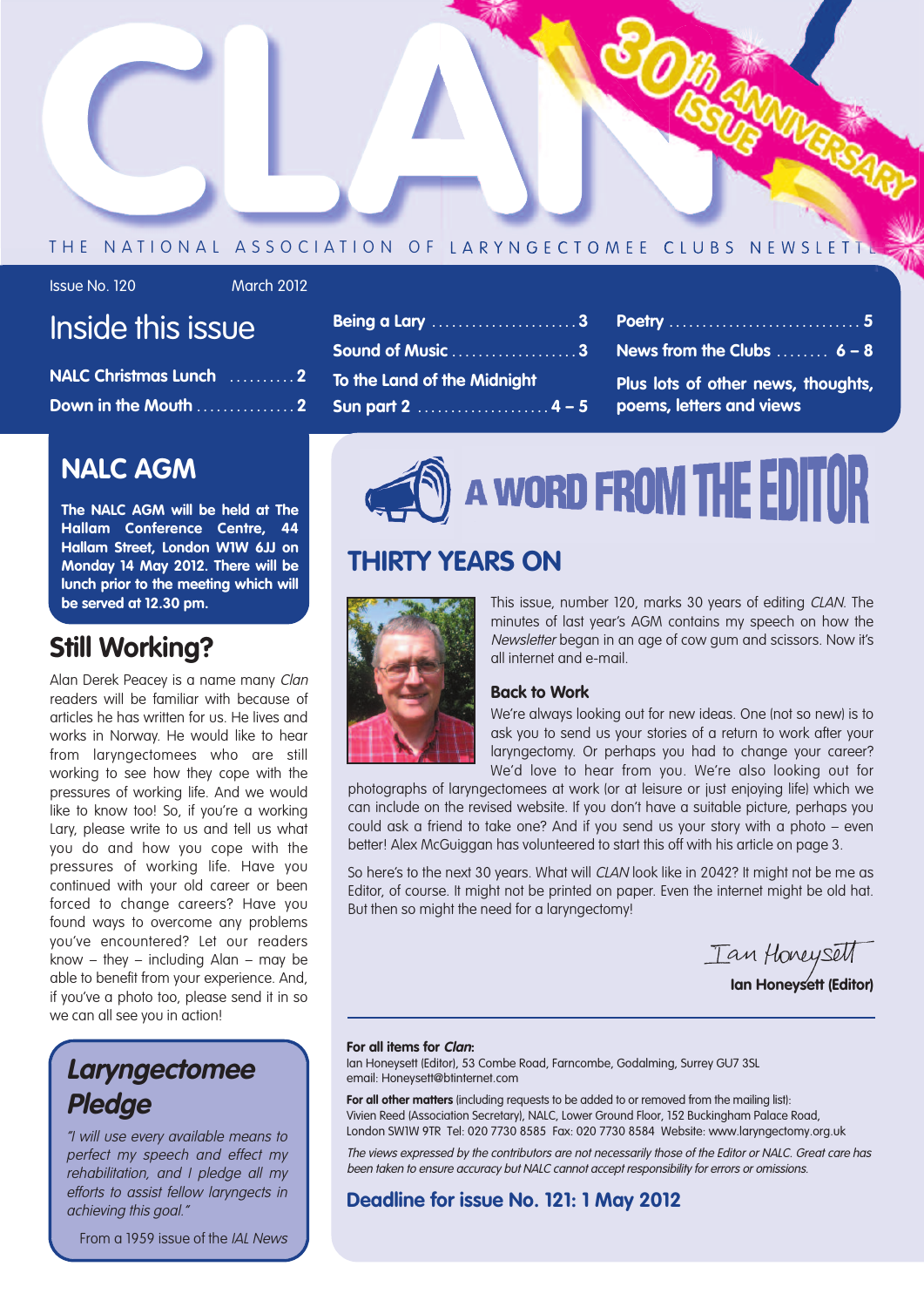# **Down in the Mouth**

I use Denplan (a private treatment and insurance plan) so I was reasonably dental-fit prior to having my laryngectomy in January 2009. However, I've been needing more and more dental treatment since my chemo and radio therapy sessions as my teeth have begun to deteriorate.

The radio therapy also damaged the tissue in my oesophagus causing it to constrict. I frequently have to be admitted to undergo a procedure under general anaesthetic to have it dilated... a very delicate procedure, whilst trying not to tear the membrane or causing further damage in any way! I've received 15 or so dilations since my laryngectomy.

A day after my most recent operation, part of the crown of one of my front teeth fell away. I immediately reported to my dentist who agreed with me that it was probably damaged during the dilation procedure as it would not just have come away on its own accord! So, I completed the necessary claim application form and submitted it to Denplan whilst feeling rather smug about how wise I was to have taken out dental insurance as part of my Denplan! I've just received the reply from Denplan and it somewhat knocked the smugness from my face! Their Clinical Support Advisor wrote:

May I advise that dental injury resulting from the administering of required general anaesthesia as part of an elective surgical procedure is a direct exclusion. Our legal department has advised us that it is the duty of care for the hospital to make good any damage/ injury sustained whilst the patient is in their care. We are therefore unable to accept the claim under the terms and conditions of the Supplementary Insurance Policy.

So should I approach the hospital and ask them to make good? We all know that before undergoing any surgical procedure one has to sign a Consent Form. We also know that these forms are not simply to give one's consent... one is also signing to say they accept that any damage done will not be the fault of the hospital nor the medical staff. Always a watertight disclaimer!

Fair enough... it seems I will have to pay out of my own pocket for the damage done to my teeth. But this whole affair does leave a nasty taste in my mouth!

# **NALC Christmas Lunch**

On 5 December, NALC Officers and Staff and the Editor of CLAN sat down to their Christmas Lunch at the Rubens Hotel (just opposite Buckingham Palace – though no one popped across the road to join us this year). The photo shows them having a pre-Lunch drink. It's always a very enjoyable occasion but this time there was one big difference. Usually the restaurant is full of groups holding their Christmas Lunches. In 2010 we were privileged to hear all the speeches for one of the other groups. But this time we were the only people in the (very large) restaurant! Not sure why – maybe it was the recession. The food was still very good though.

The photo shows (left to right): Kerry Ruff, Alex McGuiggan, Malcolm Babb, Tony Smith, Lesley Smith, Ivor Smith, Ann McGuiggan and Ian Honeysett.



### **Enjoy Wearing Scarves?**

While it is not recommended as the only stoma cover, a scarf tied over a foam or other stoma cover can both conceal the stoma and cover and also make a pretty fashion statement.

Learn to tie these samples and others at: www.dakini.ca/ways-to-tie-scarf.html

> From the IAL Newsletter www.theial.com/ial

## **CLAN Worldwide**

**Over the past 30 years, Clan has grown to reach a worldwide audience in over 40 countries: from Algeria to Uruguay. Other countries we reach include: Brazil, Croatia, India, Kenya, Mexico, The Philippines, South Africa & Turkey. Not Antarctica yet but then are there any penguin laryngectomees?**







Mr Lawrence, I am afraid you misunderstood me – when we talked about speaking HANDS-free.

> By Judy Greive, from November 2000 WebWhispers Journal

Geoffrey N. Read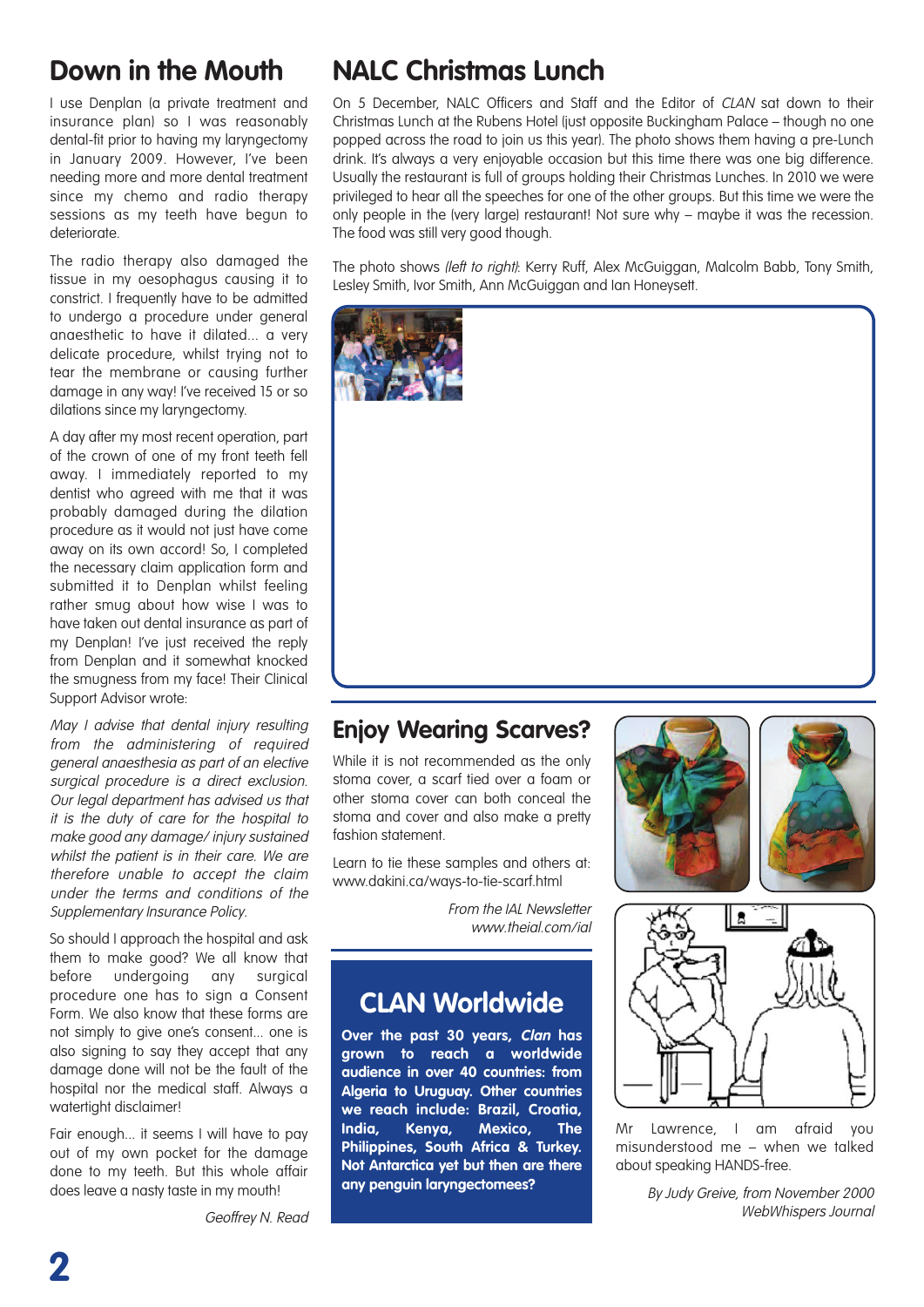## **Being a Laryngectomee**



If I am brutally honest I would say I was lying if I said "it doesn't make a bit of difference to me not having my natural voice". Of course it does make a huge difference for all sorts of reasons that, we laryngectomees, all together, know very well! I am also very aware that not all of us have the same experience living with our condition so I can only speak of my own experience and hopefully not sound 'cavalier' or grieve anyone as I recount it.

I have enjoyed great health for 50 years up until my encounter with laryngeal cancer in 1999 – it was dealt with and after six months I was back in work enjoying great health again up until the present. I had never smoked and had not taken alcohol for some 30 years prior to my diagnosis and so I presented a mystery to the health professionals because they then could not contribute my condition to my life style. Interesting! I work now in a part-time capacity as a Maths/IT lecturer – I retired from my fulltime work 2.5 years after my operation because a 'magic' package appeared on the table that I could not resist – allowing me to have the freedom to do what I enjoy – teaching and working in a voluntary basis for NALC and others in their pursuit of making our cancer experience better than it is or can be.

Alex McGuiggan

# **Sound of Music**

I don't experience a change in people's regard when I ask for a direction and I don't miss the emotional architecture of my voice when I thank them. I don't have to carry an extra bag of equipment wherever I go. I don't wake up with the daily uncertainty of my diagnosis. A life after laryngectomy is one full of difficulties that I can but imagine. What I do know is the lengthy and challenging rehabilitation that's needed. The need for social support and endless motivation.

With this, it is my hope to help. To unite with music, with the harmonies and social groupings of a choir. To let them and others enjoy their sound of music. A choir with people who lack vocal cords may sound an improbable idea but isn't at all when analysed more carefully.

#### **Project**

The project presents an opportunity for cooperation between patients, an interdisciplinary team of health workers, scientists and artists and the community at large. There are multiple potential benefits. Scientifically the resultant interaction will help with our understanding of the pathophysiology of tracheo-oesophageal voice and speech disorder. This will potentially lead to new techniques and improved rehabilitation. As an art therapy it is suggested that this may support coping techniques among total laryngectomy patients and facilitate the process of psychological readjustment to the loss, change and

uncertainty associated with cancer survivorship and total l a r y n g e c t o m y . Psycho-socially it is hoped that participation in a choir might enable and support participants in the daily physical



**Radio Cornwall**

The Chair of the Speak Easy Club in Cornwall, Ron Wills, and his surgeon from Treliske, Adam Wilde, were on the Laurence Reed Show on Monday, 30 January 2012. They have been visiting schools in Cornwall and giving talks on laryngectomy, with very encouraging results and lots of feedback. A

**Interview**

#### **YOUR PRIZE PHOTOS, PLEASE!**

NALC wants to include on its website photos of laryngectomees getting on with their lives and enjoying themselves. Most larys lead normal, fulfilling lives most of the time — so we're after photos of you at work, going for a walk or a swim, having a meal out or just enjoying a laugh with friends or family. We might even put them in the next issue of CLAN and there's a big box of chocs for the person who sends us the best photo! Please email your photos to **honeysett@btinternet.com**



large part of Laurence's programme covered the whole subject, including an interview with the Head of Derriford Hospital.

and psycho-social consequences of their total laryngectomy.

Anxiety and depression are relatively prevalent among patients with cancer and those who need a relatively long, demanding rehabilitation.

#### **Benefits**

It is proven that music has beneficial effects on anxiety, pain, mood and quality of life among patients with chronic disease. It is therefore hoped that participation in a choir will bring these beneficial results in total laryngectomy patients. Additionally, from a costing perspective, research shows that significant healthcare savings can be achieved with the successful management of psycho-social problems in chronic disease sufferers.

Finally it is hoped that such a project will increase society's understanding, tolerance and appreciation of our variances as people, disease induced or other, thanks to concerts and our now many forms of multimedia communication. The wider publicity will also potentially be an important tool in the many campaigns relating to public health and awareness of risk factors for malignancy.

(If you're interested in joining such <sup>a</sup> Choir, please email Thomas at: Tracheoesophagealvoicechoir@ gmail.com. Who knows, it may equal the Laryngectomee Choir of Leon.)

> Thomas Moors SHO ENT Royal Preston Hospital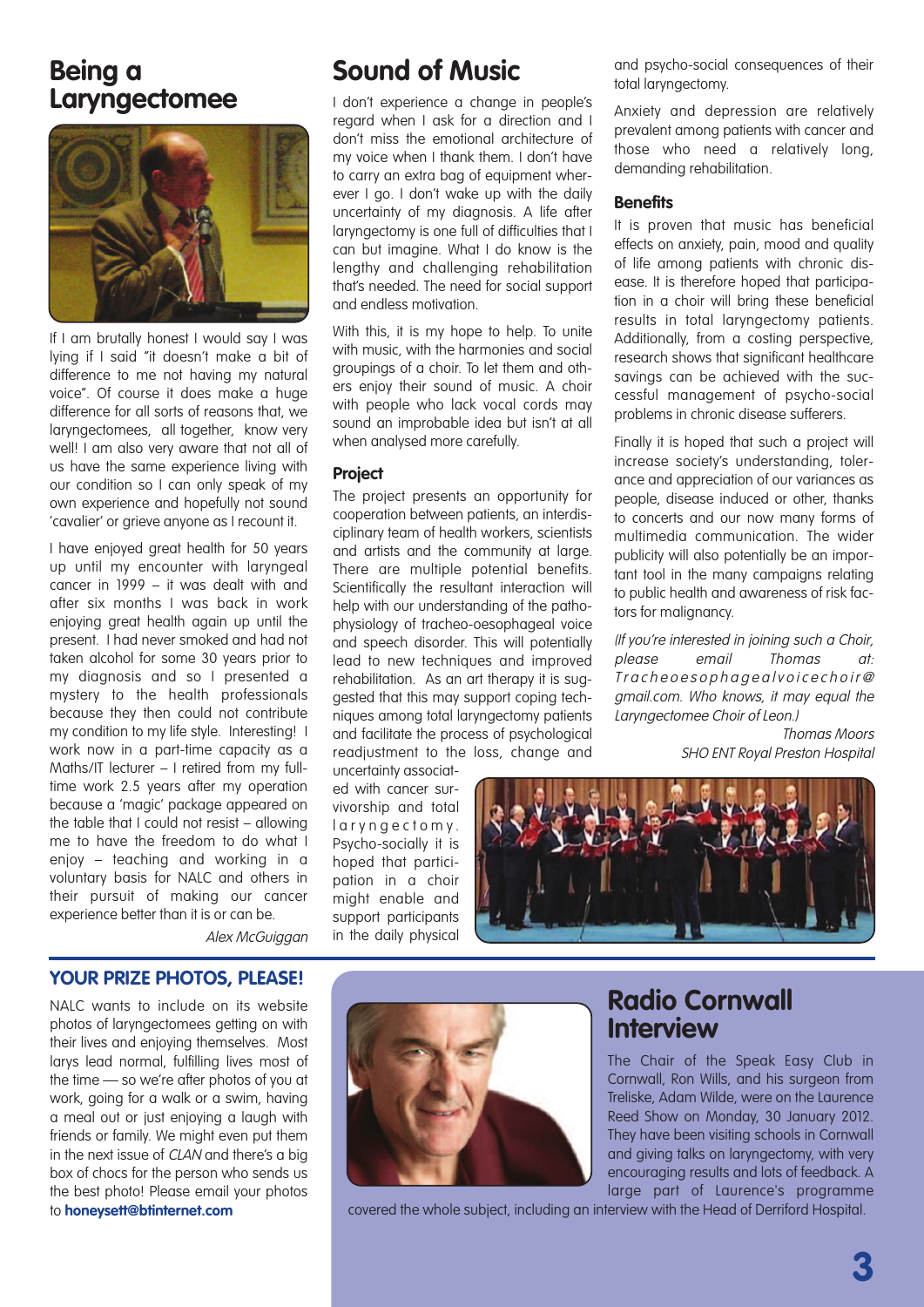## **Facebook**

NALC is on Facebook! If you haven't got a computer. this probably means little to you. But if you have, then take a look at:



www.facebook.com/search/results.php ?q=NATIONAL%20ASSOCIATION%20OF% 20LARYNGECTOMY%20CLUBS%20&init= quick&tas=0.48856206274836566

Plymouth Club is also on Facebook at: www.facebook.com/pages/Plymouth-Laryngectomy-Club/111621182271959?sk =photos

If any other Clubs are also on Facebook, let us know!

# **Oxtail Soup**

Here's another delicious soup from the Soups & Puddings book produced by THANCS group (The Head & Neck Cancer Support Group for



Heferord & Worcester). Copies can be obtained for a minimum £2.00 donation from THANCS at Hawthorne Suite, Worcestershire Royal Hospital, Charles Hastings Way, Worcester WR5 1DD.

#### **Ingredients**

1 to 2 pieces of oxtail

1 onion – chopped

A selection of winter vegetables: 1-2 carrots, 1 parsnip, 1 turnip, 1 potato, 2 sticks of celery

Oil

1 bay leaf

1 beef or lamb stock cube dissolved in hot water

Salt & pepper

#### **Method**

Heat the oil in a medium to large saucepan, add the onions & lightly sauté to soften. Add the meat & vegetables & sauté for a further five minutes – this seals in the flavour and keeps the meat soft and juicy. Add the stock & sufficient cold water to cover the ingredients. Bring to the boil and simmer on a low heat for two to three hours. Although this may seem like a long time, the soup cooks itself and requires little attention. When the meat is soft, the soup can be served either chunky or cool and liquidised. If you liquidise, remove the bay leaf first!

Patricia and Clare Sternfield

# **To the Land of the Midnight Sun Part 2 with Ken Glaze**

After a good night's sleep and a big breakfast we pack our tents and make our way to Henningsvaer. Today becomes the day of the rain and high winds. The waves were whipped up and smashed over the rocks with the gusting winds deflected from the high rocks coming at us from all directions. We were continually blown from one side of the road to the other. Thankfully there was very little traffic. Finally we came to the two high bridges that we have to cross to enter Henningsvaer. With the wind tearing at our clothes we push our bikes over the top. We manage to find shelter in a small restaurant and buy our only prepared food on this tour – small bowl of fish soup, bread and a coffee – £14!

The night remains stormy with rain in the morning. After breakfast we pack wet tents but the rain stops by mid morning although we still have strong winds. We came to what I call 'the bridge in the sky'. Battling against the wind we were glad to get over safely. On to Vinje where we again stock up with food, again eating our lunch at a table in the shop. We continue to Elkstad and find a camp site. A hard day!



The previous night's high winds had brought in snow and covered the mountain tops with new snow. Looking out of my tent it was a fabulous sight. After a late start we cycle to Borg (without panniers) to visit the Viking Museum. It is well laid out and after an excellent guided tour (by a Norwegian-speaking Italian), we were free to wander around to inspect the exhibits more closely. For those who go to Northern Norway the museum is a mustsee.

After a very cold night and more fresh snow on the mountains we pack our tents in brilliant sunshine moving on to Hyttegrend. We are to stay here for three nights so that we can explore the area



without our heavy panniers. Cycling along narrow mountain roads and into small villages with churches that only seat 30 – 40 people, it was so peaceful. Next day we cycle to Stamsand then back to the camp site. For our last day we have a complete rest. Before our evening meal the lady who runs the camp site brings us chocolate, fresh salmon in a sauce, bread and some schnapps. I sleep like a log – strong stuff this schnapps! We ride out after a late start, say our good-byes and are then presented with a lovely keepsake plaque of the camp site from the same lady as the previous night. We cycle to Lekness, stock up with food and go on to our last tunnel which goes under the sea. This is a long tunnel with 1200 ft descent after which there is a climb. The air is foul and I have to stop twice to control my breathing. At last I emerge on the other side very relieved. We find a beautiful wild camp on the side of the Flakstadpollen Fjord. The views are again stunning.

Breaking camp we make our way to Nasfjord, an old fishing village that has been preserved. We spend all afternoon wandering around this superb village before being taken to a stunning wild camp site by a young man who says, "I take cyclists to the best camp site." How privileged is that? We erect our tents in what I can only describe as breathtaking scenery. The setting is a lake with snow covered mountains and a waterfall and behind us a forest. Yes we are indeed privileged.

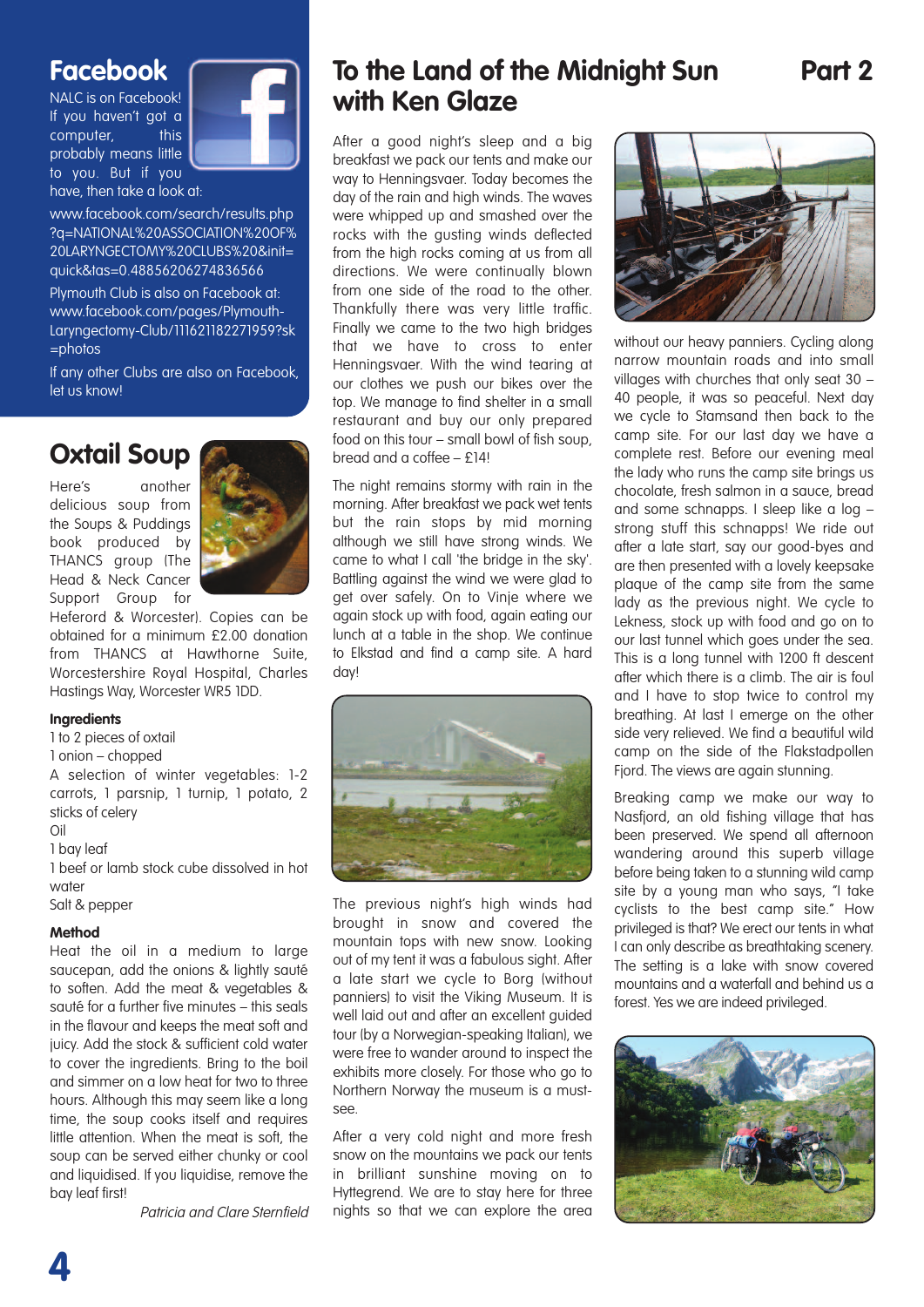Next day we say good-bye to our stunning camp site but call in at the local store for freshly baked bread (lovely). With the Flakstadpollen Fjord on our right and mountains on our left we make our way to Flakstad and have a late lunch by an old wooden church (circa 1700). We now arrive at the camp site at Ramberg which is quite large and full of motor homes. The camp kitchen is well laid out which we take full advantage of and cook a large evening meal. Ramberg is on the west of the Lofoten Islands and it is here that we witness for the first time the midnight sun. It sets just above the horizon, travels to the right for about an hour then starts to rise. A remarkable sight!



The following day we cycle without panniers to Nesland, an old fishing village mainly used as holiday homes. The cottages are in traditional style on timber stilts and painted red. We have a peaceful and wonderful time there and watch a sea eagle circling above. An early start the next day, minus the panniers, and we stop for elevenses at a small harbour, cycle over two high bridges to Ytresand, have our lunch and return via Krystad and Selfjorden. On our way back we buy veg and fresh salmon (cost us a fortune) but tonight we dine like kings!

It is a dull morning in which we pack our tents, pay our camp fees and follow the coast road with mountains to our left resplendent in their mantle of snow. We go over two more high bridges at Hamnoya and then on to Reine, an old whalers' village. It was from here they hunted Minke whales. The harpoon gun sited outside the fishermen's cottages that are now used by tourists. A chilling reminder of the inhumane treatment of animals by man!

Making our way to Moskenes there is another tunnel but thankfully the old mountain road had been maintained for us to use instead. We spend a pleasant evening at a nice site talking with two young families from Germany who are cycling and camping but on tandems and a triple. As Eddie and I both ride tandems with our partners we had a lot to talk about.

Next day we are packed and away by 5 am to catch the ferry to Vaerøy, a small island with about 15 miles of road. We cycle to a remote beach and pitch the tents for a two day stay to rest up after what has been a demanding tour. Again we witness the stunning midnight sun.



Packing our bags for the last time we cycle to the ferry for the three hour journey back to Bodø and civilisation. Wish I could stay.

This had been my third tour of Norway; my only disappointment being that I couldn't stay longer. Breathtaking views are the norm. For those who wish to walk and cycle camp, preparation, quality equipment and a good level of fitness are needed. You may also have to camp wild. Weather can be variable – remember you are a long way north. The ability to cope with these conditions will bring you rewards that will remain with you forever.



For our four weeks' cycling we had 24 hour daylight. Norway is also three - four times more expensive than Britain. Camp sites had camp kitchens which were for dining in as well as cooking.

Mountain tunnels I found very difficult and I would not recommend using them. As an alternative take the Hurtaraten Coastal Voyage north from Bodø or fly to Tromsø.

When times are hard remember when you sat in the presence of splendour and absorbed nature's bounty for the hours when the mind is absorbed by beauty are the only hours we live.

# **A Thief Called Time**

Our resident NALC poet, Len Hynds, has written this poem just for us:

A thief called 'Time' despoils our life, stealing our years away. Entreating pleas won't change his course,

not for a single day.

And this thieving callous 'Time', so oblivious to our pain, will have his way, without remorse, and tears are all in vain.

This monster lays his fiendish hand on beauty and on plain. Those rich or poor, or good or bad, will all display his stain.

Try as you may to circumvent his slow and crafty crime, and to beg the villain to repent, will not discourage 'Time'.

Nothing, really, will protect, the high born or the low. No one, nowhere, is sacrosanct, there's no place that 'Time' won't go.

## **Take care of the Carers So They Can Look After You**

Don't send them upstairs to get something off the shelf,

Then when they come down, go up for yourself.

Don't shout at them, when they're doing their best,

And remember that they also need to rest. Don't waken them to tell them something that could keep,

Just remember they also need to sleep. Don't say 'I'm tired and feel too ill,

To do as I'm told and take my pill.'

Don't ask if anyone is making a drink,

Then let it go cold and throw it down the sink.

Yes dear patients, please do learn, To make your carers your loving concern.

Mrs G (Manchester)

# **Check It Out**

Alan Derek Peacey from Norway has suggested we check out the difference in voice from when 52 year old Californian, Brenda Jensen, had the larry voice to when she speaks after the larynx transplant. As he said, it would be a dream come true to get our old voices back. View the clip at:

www.youtube.com/watch?v=kaq0I4qTTtM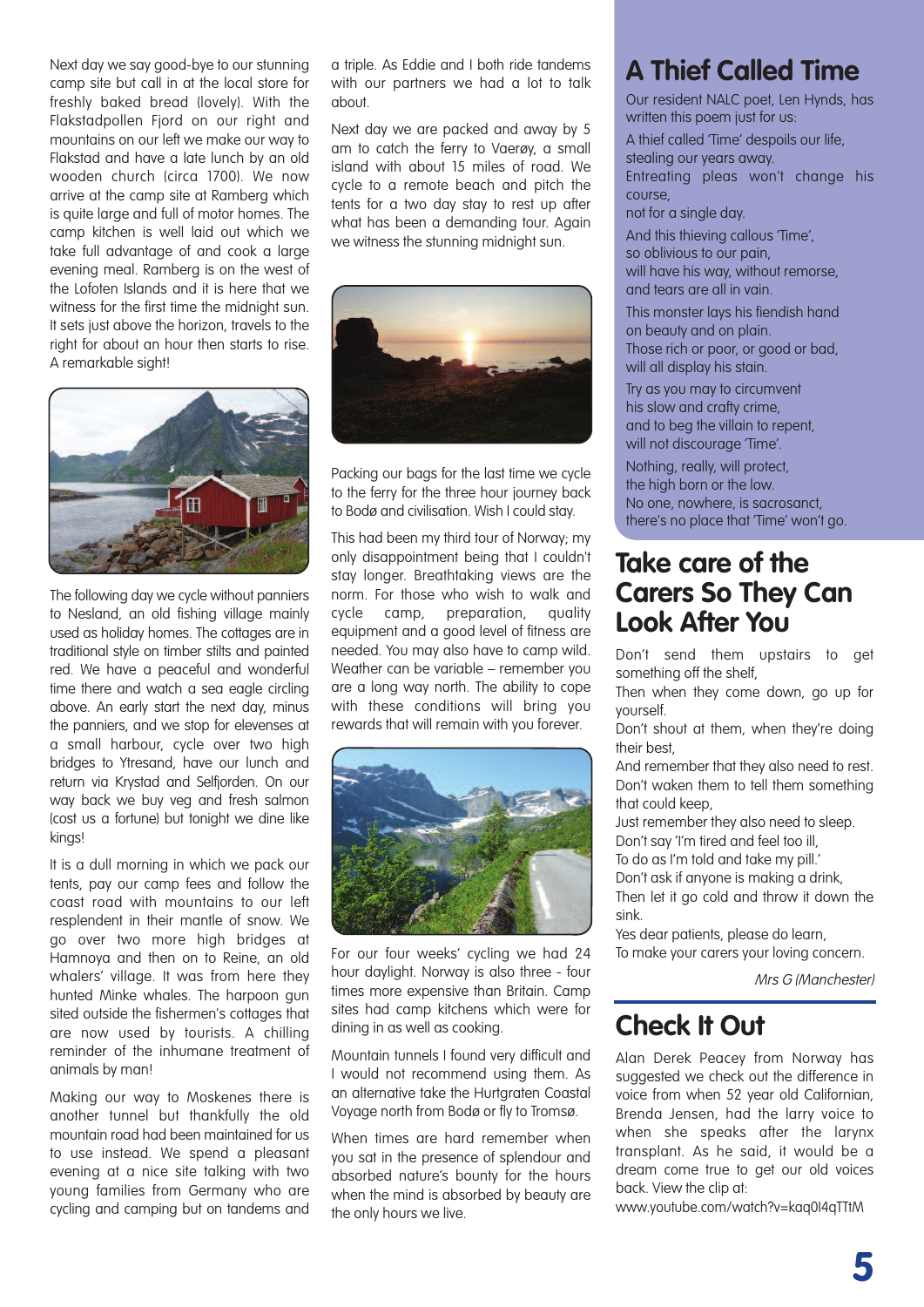# **News from the Clubs**

### **Oxford**

The September meeting was well attended. The main item on the agenda was the restructuring of Head and Neck Cancer Services in Oxford. The club donated £11,000 for diagnostic equipment and it came as some surprise to find that it had been 'mothballed', along with other equipment intended to be used at the Churchill's Blenheim Centre.

Judy Skyrme had been in touch with the press and several members had brought press cuttings to the meeting.

The club members discussed further action and it was agreed that the club secretary would write to the Chief Executive of the Oxford Radcliffe Trust.

The trust are having meetings to discuss future options and we will try to send a representative.

Carol Harris has asked for more shower aids and educational DVDs. John has written to her

The next meeting will incorporate the AGM and is where the officers of the club are elected. The posts are that of Chairman or Chairwoman, Treasurer and Secretary.

#### **Judy Skyrme**

Tributes were paid to Judy Skyrme who was born in Windsor and grew up in Oxfordshire. She married Roy in February 1971 and they went on to have two children, Anthony and Stuart. Roy was in the forces and she travelled the world with him, before settling in Bicester on his retirement.

After Roy's laryngectomy, Judy became a very active member of the club and organised numerous social events. She visited many members and offered them hope and encouragement, which she continued to do after Roy's death in September 2000. She adored her grandchildren: Gemma, Bethany, Hannah, Lewis and Joe and is fondly remembered by them for their picnics, outings and baking cakes. Judy was a 'feisty' lady, who was a pillar of her community and always thought of others and translated this into action. She will be sorely missed by her family and friends, community in Bicester and, of course, the Laryngectomy Club.

# **Avoiding Dry Air**

Depending on where you live in the world, the winter season can be a drying one since colder air cannot hold as much humidity and furnaces can remove the humidity from indoor air.

When the humidity of the air we breath drops to 30% or less an important lung function stops working. What stops is the movement of tiny hair-like cells in our lungs called cilia. Indoor humidity can easily drop below 30%, especially during the winter.

Cilia ordinarily move in a wave-like motion and act like a conveyor belt in moving mucus, and whatever contaminants are in it, upwards to be coughed up. Whether you wear the most effective kind of stoma cover 24 hours a day or something less effective, some contaminants inevitably get through and into the lungs. If they are not coughed up they reduce lung capacity and put more strain on the individual to obtain oxygen. Before we became laryngectomees the air we breathed in was filtered, warmed and humidified by the upper part of our respiratory systems beginning with the nose. The system was automatic and was effective in cleaning the incoming air, warming it to body temperature (98.6F), and humidified to 100% relative humidity. Becoming a laryngectomee cuts off the upper part of the system and air directly enters the lungs via the stoma. It is almost always dirtier, cooler and drier.

#### **Movement of Cilia**

Cilia in the lungs move in a whip or wavelike motion through about 120 degrees indicated by the numbers 1-12. Anything

# **Itchy**

The Plymouth Club received this query and have asked members if they can offer any advice. We wondered if any Readers can help?

I have over some months developed an itchy skin, I have visited my GP on two occasions and received multiple pots/ jars of cream to assist in the relief from what is fast becoming a daily nightmare.

I have also at my request visited a Dermatologist who has again prescribed creams and potions plus anti-histamine



on top of them such as mucus would be swept along (from right to left above).

Getting our incoming air into exactly the condition it was prior to becoming laryngectomees is a practical impossibility. However there are some things we can do to improve the quality of our incoming air. One is to use an HME (Heat/Moisture Exchange) filter to preserve some of the heat and moisture lost when we exhale. The filter catches some of this heat and moisture and returns it when we inhale again.

The use of other types of stoma covers help with cleaning of the incoming air, and moisture can be added to our indoor air, and/or at the stoma level. Whole house and portable humidifiers can keep the indoor humidity in the ideal range of from 40-55% relative humidity (no higher).

A microscopic view of respiratory cilia.



(IAL News)

tablets of varying dosages, sad to say nothing having any good effect on the problem.

Only in the last week a good friend has told me that her brother-in-law has come down with same problem (he had large op in 2009). It could of course be a complete coincidence but I wondered is there any connection.

I am probably clutching at straws but would be interested to know if any of your Club Members have had, are having, or know of someone who has had op having the same problem.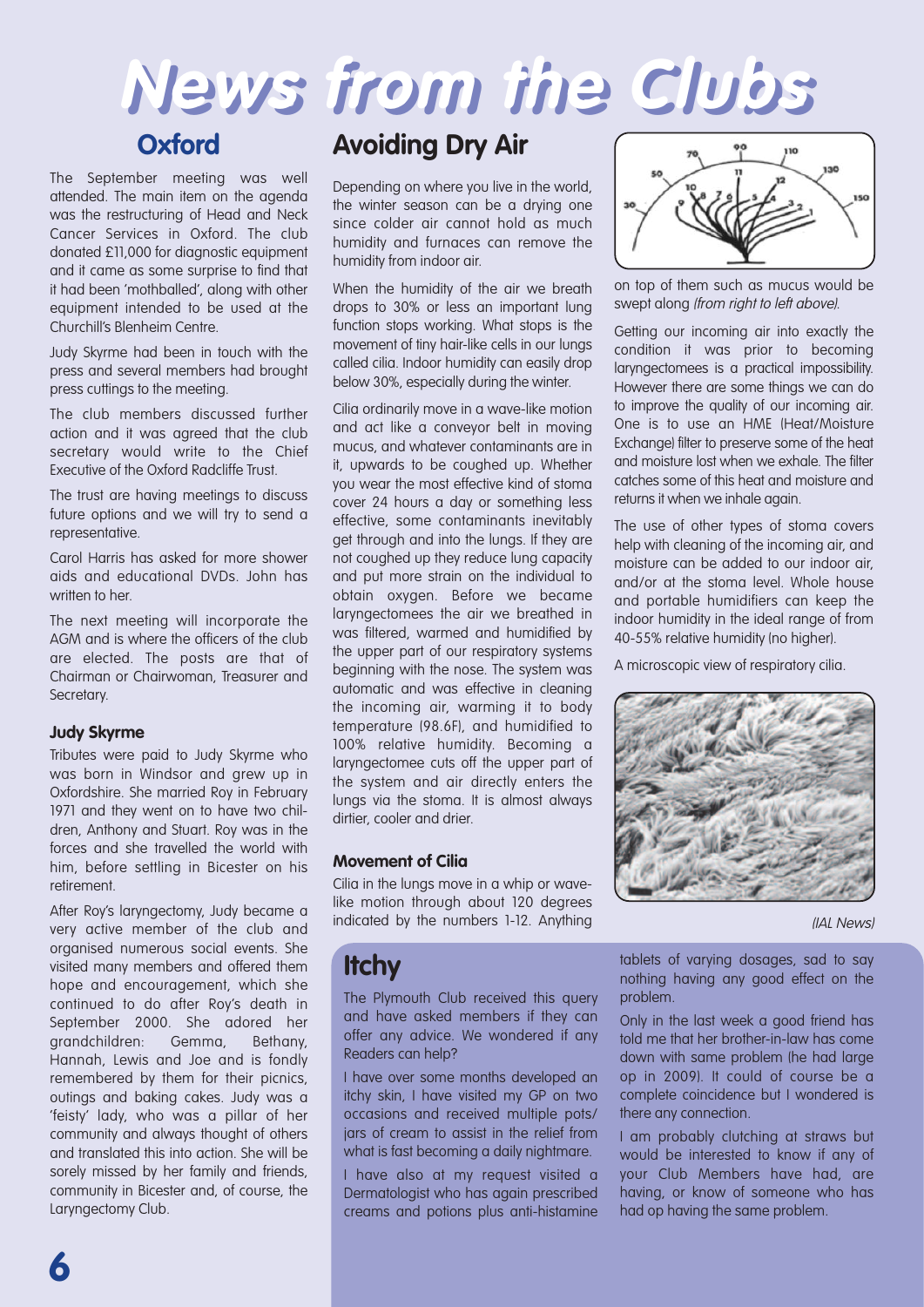# **News from the Clubs**

## **Speak Easy, Cornwall**

In November, members enjoyed a tour round Radio Cornwall, where they were made extremely welcome and learned a lot from the IT and the Special Projects teams. Their guide, Linda, introduced them to everyone and then they were able to sit with the team supporting Laurence Reed's afternoon show. When he came off air at 3 o'clock they met him and he immediately volunteered to interview them. If you were tuned in to Radio Cornwall on Friday the 4th around 2.30 you would have heard Laurence talking with Pat, Ron and Janet about their Club, when they explained that, due to data protection, they were unable to reach other laryngectomees in Cornwall who might benefit from joining them for social events, for relevant information or just for a chat. They also put out the invitation to anyone considering joining Speak Easy to be their guests at the Christmas lunch (no obligation to join but to come along and try them out!) and said they are always willing to help with transport if it's a problem.

Christmas Lunch was on 14 December at The Carlton Hotel, Truro. It turned out to be probably their most successful and enjoyable pre Christmas get together. The change to lunch time enabled more to attend and to share the event with friends from the Recovery Club and Plymouth Lary Club.

On 14 January, Mr Adam Wilde came to Camborne School with club Chairman, Ron, to give a lecture on smoking and cancer. There was a good response and the school was very pleased. There was a report and photos in the West Briton and all Cornish Guardians.

Other planned meetings were:

- **●** Wednesday 1 February The Victoria at Threemilestone: a talk by members of SLT on new equipment.
- Sunday 5 February Valerie ran a car boot/table-top sale at Lostwithiel.
- **●** Wednesday 7 March Bodmin Plant & Herb Nursery: a look round and a short talk by the owners.
- **●** Wednesday 4 April AGM, at the kind invitation of Ted and Barbara Barlow this will held at Constantine Bay.

## **Speakers' Corner, Shropshire & MidWales**



another £37. They had a planning meeting in November at the Hamar Centre. Their Christmas Fayre Dinner was once again at the Lord Hill Hotel, Shrewsbury. Their AGM was in February. They have planned a series of Pub Lunches: The Horseshoes, Pontesbury in February; Tayleur Arms, Longden on Tern in March; The Bull, Roddington in April and Dog in the Lane, Astley in May.

# **28 Years On**

I had my operation 28 years ago. It was a flap over op in Burton Hospital, Birmingham carried out by Mr Gupta and Mr Dee. I have a tube and use a Servox. Being a Larry left me a bit isolated. I rely on my wife to be with me at all appointments at the doctor's, hospital etc; people can't understand me. My wife and family can all lip read which is great.

I have had cancer three more times: bowel cancer once and lung cancer twice.

## **Mister will be Missed**

Our top 'Lary' surgeon, Mr Andrew Moir, is set to retire at the end of January 2012. To say he will be sorely missed is an understatement if ever there was one! Standing 6ft something, he has giant hands but the gentle touch of an embroiderer. A sense of humour (by God he needs it as he plies his craft) and a compassion for his patients that is second to none.

In a night to remember in Leicester, a retirement party in honour of the great man was organised by his wife & others. Around 150 people attended, including family, work colleagues, nurses & patients – every single one of them wanting to show their individual appreciation of the great work he has done over the years.

The Leicester Royal Infirmary has lost a great man, though his legacy lives on as his beloved Kinmonth Ward is the home of all of us Head & Neck cancer patients at

I try to be as normal as I can though I never mix socially other than for family occasions. I look forward to Clan and have been a club member for many years. I think you all do a great job.

Their summer trip took them to the Black Country Museum in Dudley. Their Summer Supper in September was at the Yockleton Arms at Stoney Stretton. 14 members had a most enjoyable evening. They had some Garden Parties. The first in July was hosted by Alan Morrison. Then Elsie Tong hosted one in August. Lots of delicious cakes. In October they held a Produce Sale which raised £33.65 plus the raffle raised

I wish I had been more sociable – cutting myself off has been the wrong way. But I still keep going and wish all laryngectomees all the best for the future. Keep going – you will get there! The support out there is great. It was not there for me at times so I advise any Larry to get as much help and support you can.

D. Bailey



some time or other and he is pictured here with three of the 'Kinmonth Angels', (left to right) Samantha A, Megan S and Shelley V.

A great night was had by all and over £200 was raised for Andy's favoured cause, the '20-20 Vision' Head & Neck Cancer Appeal, which is aiming to buy the new RhinoLaryngoscope, which will save many patients from losing their voicebox!

Mr Moir, we all salute you, sir, you are a great surgeon, a god among men and you will be sadly missed but we all wish you a very happy retirement.